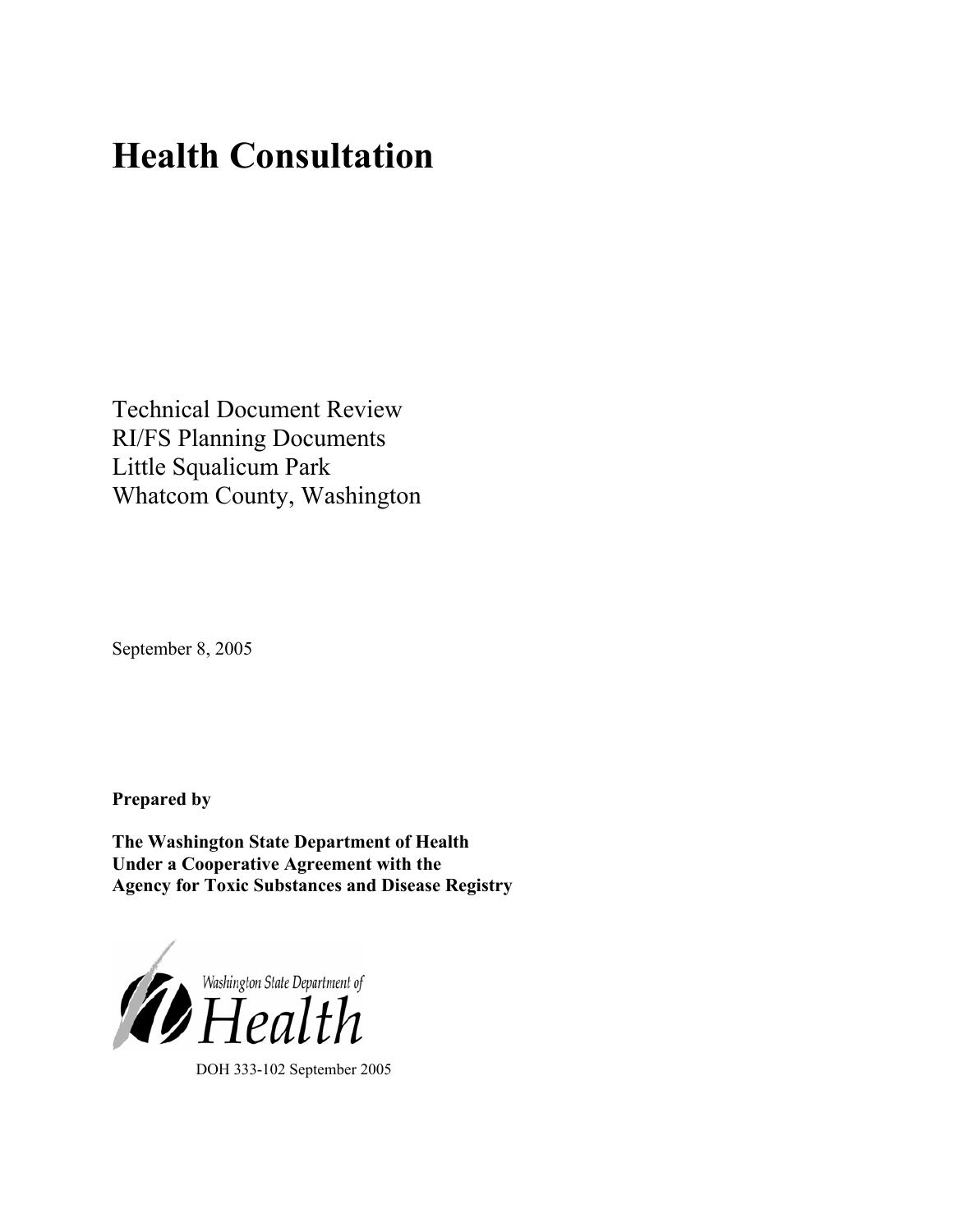# **Foreword**

The Washington State Department of Health (DOH) has prepared this health consultation in cooperation with the Agency for Toxic Substances and Disease Registry (ATSDR). ATSDR is part of the U.S. Department of Health and Human Services and is the principal federal public health agency responsible for health issues related to hazardous waste. This health consultation was prepared in accordance with methodologies and guidelines developed by ATSDR.

The purpose of this health consultation is to identify and prevent harmful human health effects resulting from exposure to hazardous substances in the environment. Health consultations focus on specific health issues so that DOH can respond to requests from concerned residents or agencies for health information on hazardous substances. DOH evaluates sampling data collected from a hazardous waste site, determines whether exposures have occurred or could occur, reports any potential harmful effects, and recommends actions to protect public health. The findings in this report are relevant to conditions at the site during the time of this health consultation, and should not necessarily be relied upon if site conditions or land use changes in the future.

For additional information or questions regarding DOH or the contents of this health consultation, please call the health advisor who prepared this document:

Barbara J. Trejo Washington State Department of Health Office of Environmental Health Assessments P.O. Box 47846 Olympia, WA 98504-7846 (360) 236-3373 1-877-485-7316 Website: [www.doh.wa.gov/](http://www.doh.wa.gov/consults)consults

For more information about ATSDR, contact the ATSDR Information Center at 1-888-422-8737 or visit the agency's Web site: www.atsdr.cdc.gov/.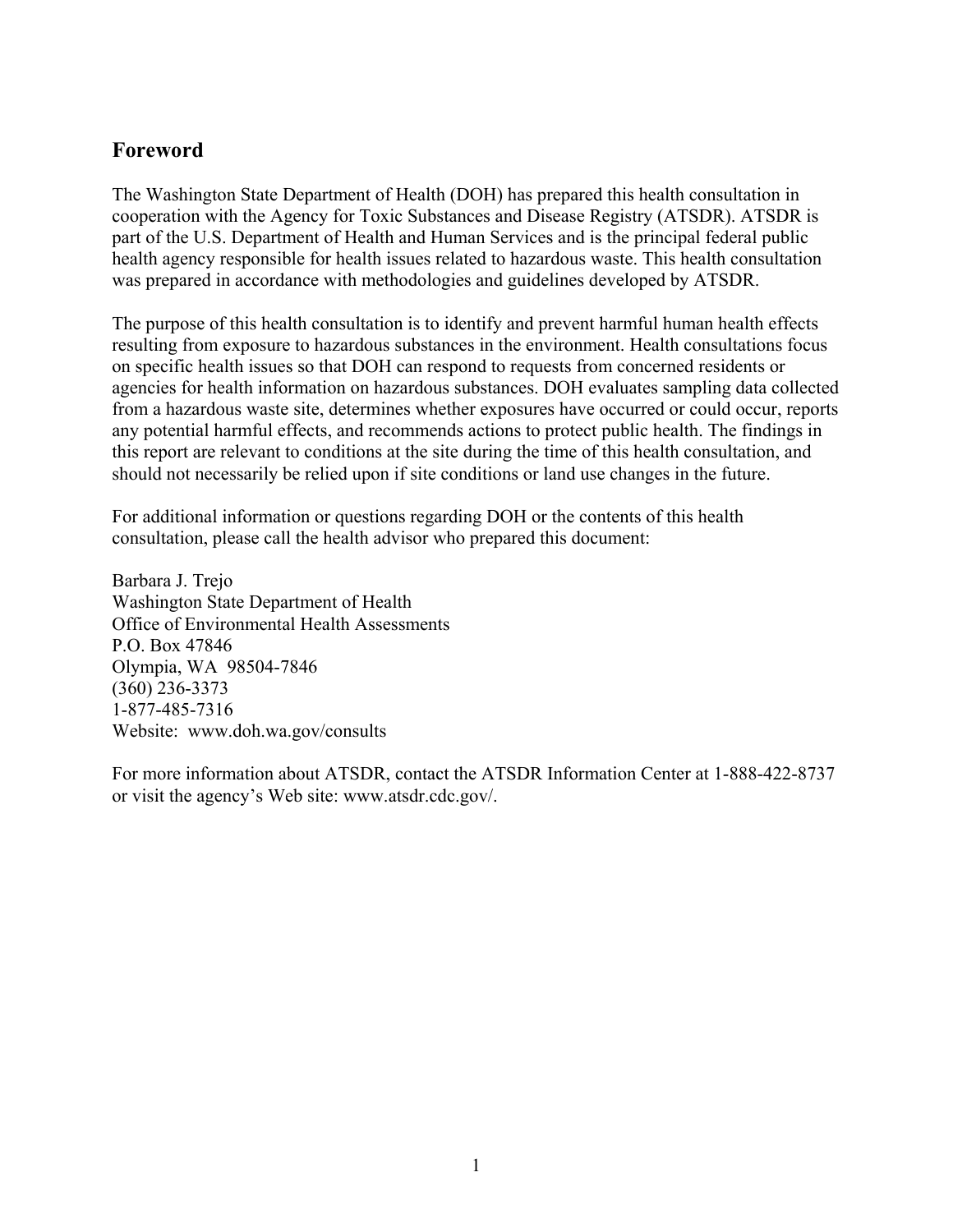### **Summary and Statement of Issue**

Remedial investigation and feasibility study (RI/FS) planning documents are being developed by the City of Bellingham to determine the nature and extent of contamination and potential health risks posed by the contaminants discovered at the Little Squalicum Park site. This work is being conducted under Washington Department of Ecology (Ecology) oversight, pursuant to the Model Toxics Cleanup Act Cleanup Regulation, Chapter 173-340 WAC. Because of community health concerns regarding known and suspected contamination at the park, the Washington Department of Health (DOH) conducted a technical review of the April 2005 draft RI/FS planning documents, which DOH received from Ecology in June 2005. This health consultation summarizes issues and concerns identified by DOH during its review. These issues and concerns were initially provided to Ecology in a letter on July 5, 2005, (Appendix A) to meet Ecology's deadline for submitting comments on the draft plans.

### **Background**

Little Squalicum Park is located at 604 Marine Drive in Bellingham, Washington and is owned by the City of Bellingham, Whatcom County, Burlington Northern & Santa Fe Railway (BNSF), and the Port of Bellingham.<sup>1</sup> The park is approximately 32 acres and lies within the Birchwood community, a mixed residential, commercial, and industrial area. The park is used for passive recreational activities (e.g., hiking) and wildlife habitat.<sup>2</sup>

In 1999, the U.S. Environmental Protection Agency (EPA) discovered contaminants at the Little Squalicum Park property while conducting a RI/FS at the Oeser Company Superfund site, which is located north of the park property. The contamination discovered by EPA, however, did not require cleanup under EPA's Superfund Program. In February 2004, Whatcom County Health and Human Services conducted a site hazard assessment (SHA) for the Little Squalicum Park property to estimate the potential human health and environmental risk posed by known and potential site contamination relative to other contaminated sites in Washington. The park property was ranked 1, where 1 represents sites with the highest relative risk. Sites with the lowest relative risk are ranked  $5<sup>2</sup>$ 

### **Discussion**

The April 2005 draft project work plan and sampling and analysis plan provide background information and details about the proposed sampling and analytical strategy for the upcoming RI/FS.<sup>2,3</sup> Overall, these planning documents provide a good start for the upcoming RI/FS. DOH, however, identified some issues and concerns about the plans that need to be addressed to ensure that appropriate data is collected for determining the nature and extent of site contamination and evaluating human health risks. General and specific comments are summarized below:

#### *General Comments*

1. No existing soil, sediment, or groundwater data or screening criteria for selecting chemicals of potential concern (COPC) for these media were included in the work plan or SAP. Consequently, DOH cannot determine whether the proposed RI sampling and analysis will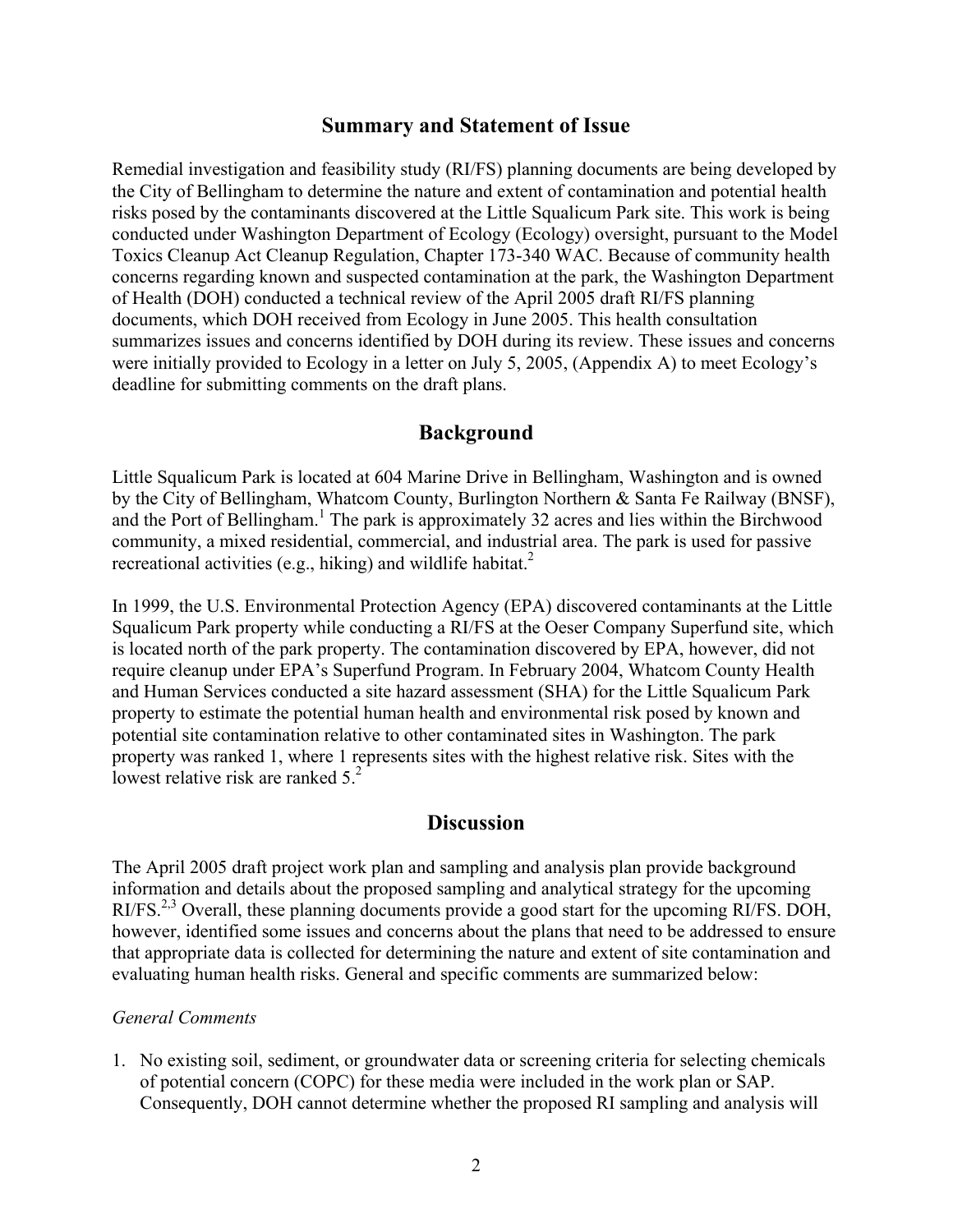adequately characterize the nature and extent of contamination or the potential health risks posed by the site.

*Recommendation* - DOH recommends that existing data be presented on maps and in tables. Screening criteria should also be presented in tables.

2. Current and future park maintenance workers are potential receptors at this site. This was noted in the SAP but not included in the work plan discussion about receptors (Section 3, Project Strategy, page 3-1, paragraph 1).

*Recommendation* - DOH recommends that the work plan be revised to include these potential receptors.

3. Existing background soil, groundwater, and sediment data results were used in the SAP along with other criteria when screening data to determine chemicals of potential concern. Background data collection is also planned for the RI. The Model Toxics Control Act (MTCA) cleanup regulation contains methods for defining soil background concentrations (WAC 173-340-709). The regulation requires ten or more samples when determining natural background concentrations in soil and twenty or more samples when determining area background concentrations in soil. The regulation also indicates that the number of samples for other media must be sufficient to provide a representative measure of background concentrations. The existing and proposed number of background soil samples for the site does not meet the MTCA requirement for determining natural or area background contaminant levels. There is also no information provided in the plans demonstrating that the number of proposed background samples for sediment, groundwater, or surface water is appropriate.

*Recommendation* - DOH recommends that Ecology re-evaluate the existing background data for representativeness and revise the proposed RI background data collection, as necessary, to ensure collection of representative samples.

4. The plans note that groundwater discharges as springs along Little Squalicum Creek (LSC) but it is not considered a potential contaminant source although there is information to suggest that the groundwater is contaminated.

*Recommendation* - DOH recommends that groundwater be considered a potential contaminant source posing a risk to human health through dermal or incidental ingestion if there is any possibility that people could come into contact with spring water.

5. Human health exposures were not considered when evaluating surface water data from LCS because it was not considered a potable source. However, both adults and children could easily come into contact with this water along the LSC.

*Recommendation* - DOH recommends that dermal exposure as well as incidental ingestion be considered when evaluating existing and new data and selecting new sample locations for surface water.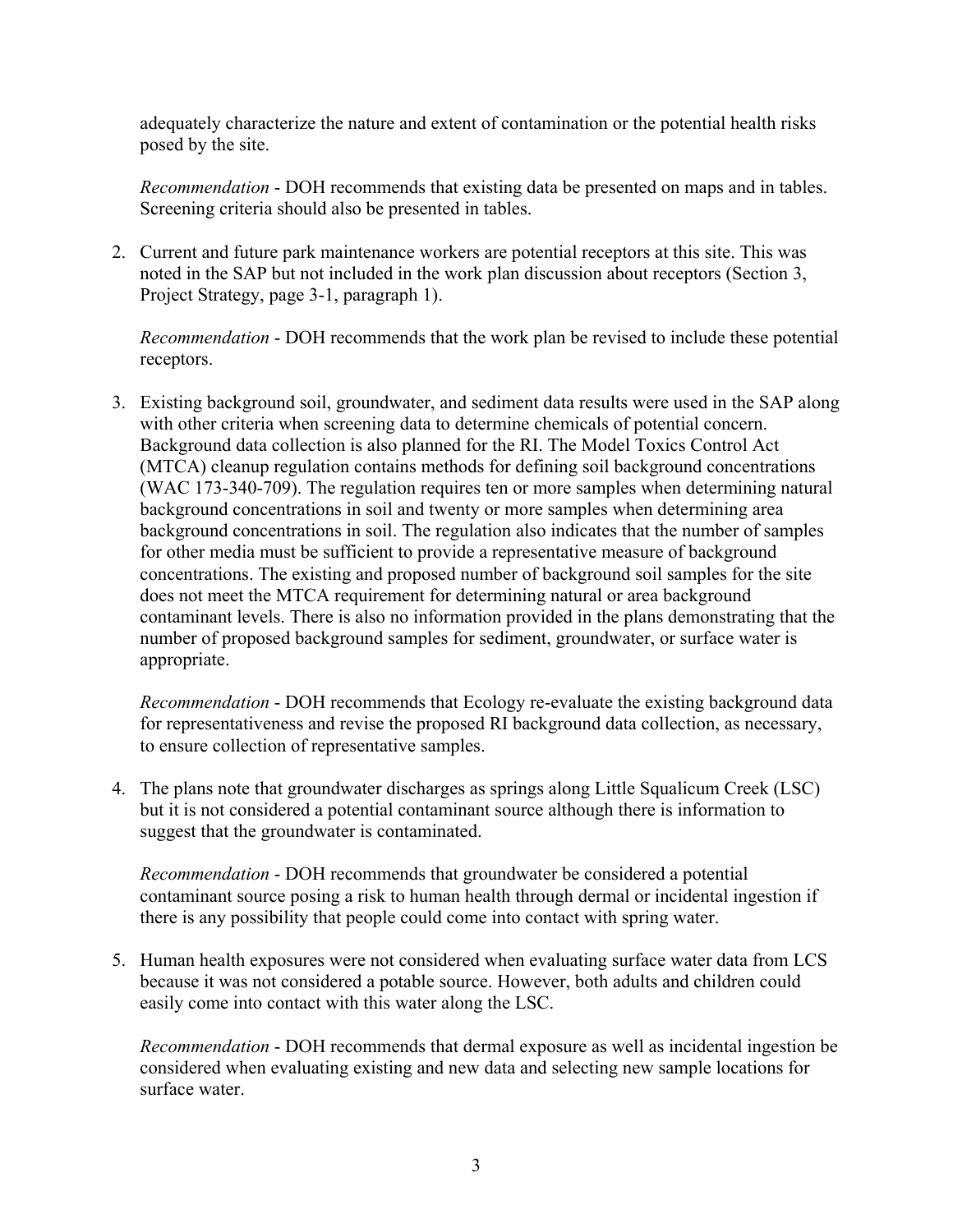6. No volatile organic compound (VOC) analysis is planned for soils. However, there are areas at the site, like the areas where residential and commercial garbage were dumped and along the BNSF tracks, where it appears that no soil testing was previously conducted and VOCs are possible contaminants.

*Recommendations* - DOH recommends that VOC soil sampling and analysis occur where it appears that no soil testing was previously conducted and VOCs are possible contaminants. Decisions about VOC analysis for other media should be based on possible VOC sources, such as VOC contaminated soil.

7. There are no groundwater flow maps provided in either plan to support the proposed groundwater sampling locations.

*Recommendations* - DOH recommends that groundwater flow map(s) and other relevant groundwater information be added to the plans to support sampling locations.

8. The analytical strategy for this site is a tiered approach that generally assumes that all chemicals are associated with petroleum hydrocarbons. For example, if no gasoline or diesel hydrocarbons are detected above screening levels in soil then no other analysis (e.g., SVOCs, dioxin/furans) will be conducted. However, other contaminant sources could exist (e.g., wind blown particulates containing dioxin/furans from the Oeser site, residential and commercial garbage).

*Recommendation* - DOH recommends that Ecology reassess the analytical strategy.

### *Specific Comments*

1. Executive Summary, page i, paragraph 2 – The plan states: "The primary objectives of the RI/FS are to provide critical data necessary to understand the nature and extent of any significant environmental problems at the LSP site . . ." The meaning of "significant" in this context cannot be determined.

Recommendation - DOH recommends that "significant" be defined.

2. Work Plan, Section 4, Project Team and Responsibilities, Property Owner and Stakeholders, page 4-1 – The community has had health concerns regarding this property. However, there is no mention of either DOH or Whatcom County Health Department as stakeholders.

*Recommendation* - DOH recommends the addition of local and state health departments as stakeholders.

3. Sampling and Analysis Plan, Figure 2-1 – The sampling and analysis plan (SAP) indicates that residential and commercial garbage might have been dumped near the Bellingham Technical College (BTC). However this is not included on Figure 2-1, which shows other historical activities that could be sources of site contaminants.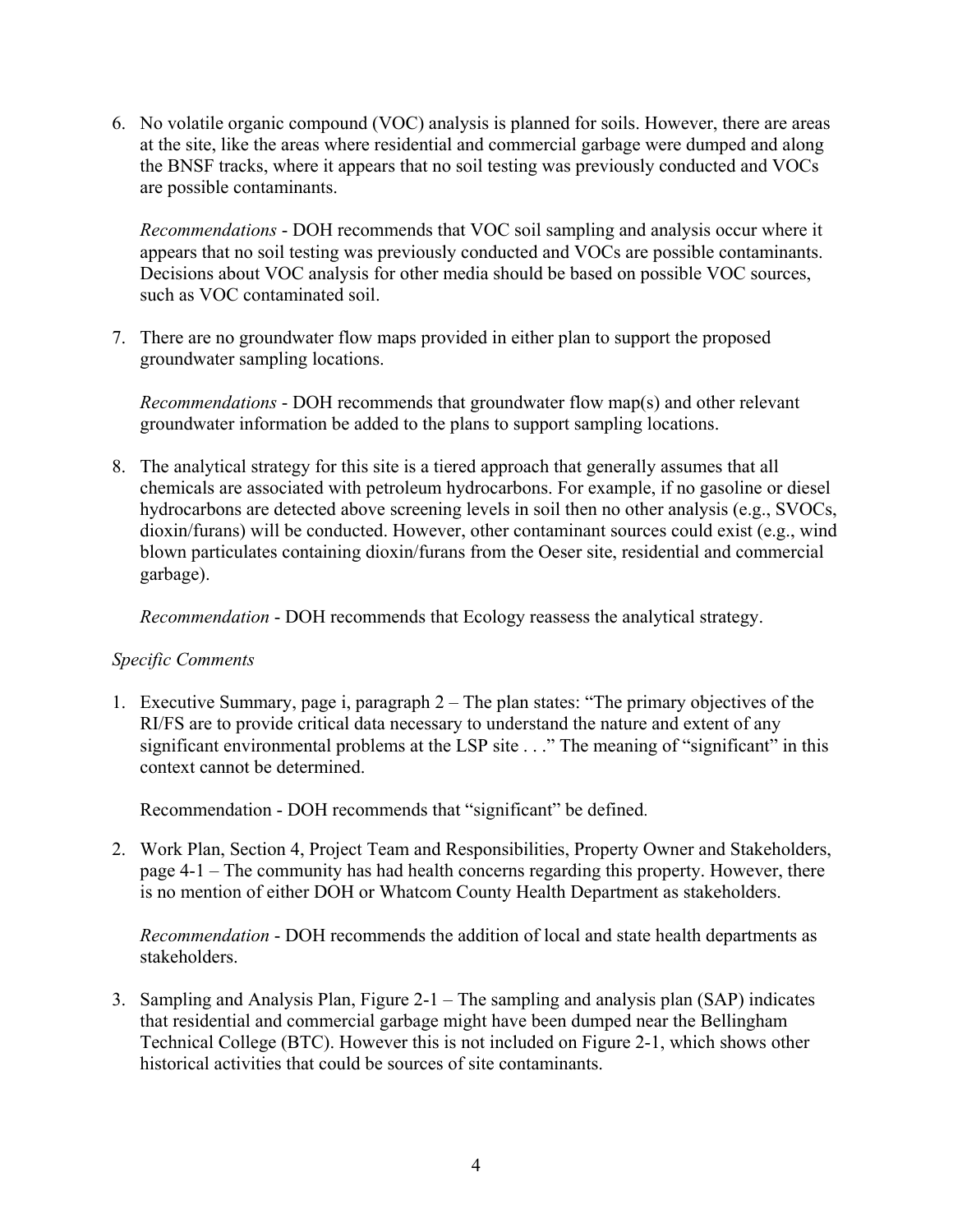*Recommendation* - DOH recommends that the residential and commercial garbage disposal area near BTC be added to Figure 2-1 so there is a complete picture of the potential contaminant sources.

4. Sampling and Analysis Plan, Section 4.1.2, Sampling Strategy, Soil – Surface soil samples are planned to be collected from 0 to 1-foot below ground surface (bgs). Given that this property is planned to be used as a park, it seems unlikely that a recreational or site maintenance worker would typically encounter soils from 0 to 1-foot bgs. This approach could result in an underestimation of risk if the contaminants are located in near-surface soils.

*Recommendation* - DOH recommends that Ecology consider a more realistic surface sampling interval (e.g., 0 to 3-inch interval) for evaluating potential human exposures to contaminated surface soils.

5. Sampling and Analysis Plan, Section 4.4.2, Sampling Strategy, Surface Sediment – Surface sediments collected from the creek are proposed to be collected from 0 to 10 centimeters but the surface sediment samples collected along the transects will be collected from 0 to 1-foot.

*Recommendation* - As with the soil, above, DOH recommends that Ecology consider a more realistic sampling interval when evaluating potential human exposures to contaminated surface sediments.

6. Sampling and Analysis Plan, Section 5.4, Soil/Sediment Processing – The compositing steps noted in the soil/sediment processing procedure are not appropriate for collecting VOC samples.

*Recommendation* - DOH recommends noting this fact in this section of the SAP and in the appropriate standard operating procedures.

### *Child Health Concerns*

Children could potentially be exposed to contaminants found in contaminated media (e.g., soil, sediment, groundwater, surface water) at the park if measures are not taken to identify and reduce such exposures. Children can be uniquely vulnerable to the hazardous effects of environmental contaminants. When compared to adults, pound for pound of body weight, children drink more water, eat more food, and breathe more air. These facts lead to an increased exposure to contaminants. Additionally, the fetus is highly sensitive to many chemicals, particularly with respect to potential impacts on childhood development. For these reasons, DOH considers the specific impacts that contaminated media might have on children, as well as other sensitive populations.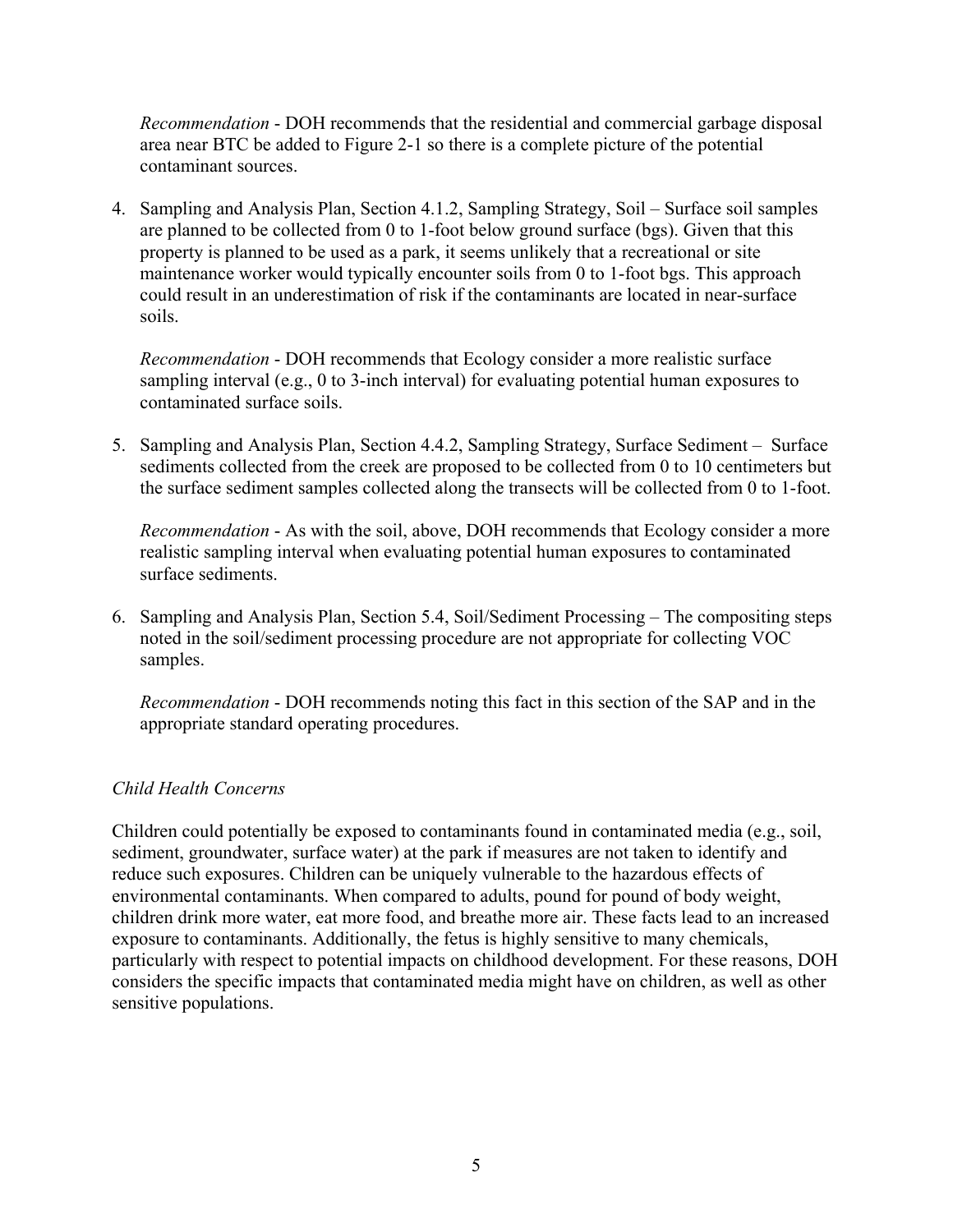# **Conclusions**

The Little Squalicum Park RI/FS work plan and sampling and analysis plan are part of the planning documents that will be used in the upcoming RI/FS. These documents provide background information and details about the proposed sampling and analytical strategy. During its review, DOH identified some issues and concerns regarding the background information and sampling and analytical strategy that need to be addressed to ensure that appropriate data is collected for determining the nature and extent of park contamination, evaluating potential human health risks, and selecting cleanup measures that are protective of human health.

# **Recommendations**

Recommendations regarding the work plan and sampling and analysis plan for the Little Squalicum Park RI/FS are summarized in the discussion section above.

# **Public Health Action Plan**

- 1. DOH is available to review future versions of the work plan and sampling and analysis plan as well as the RI/FS report.
- 2. DOH will post this health consultation report on its web site to make it available to the general public.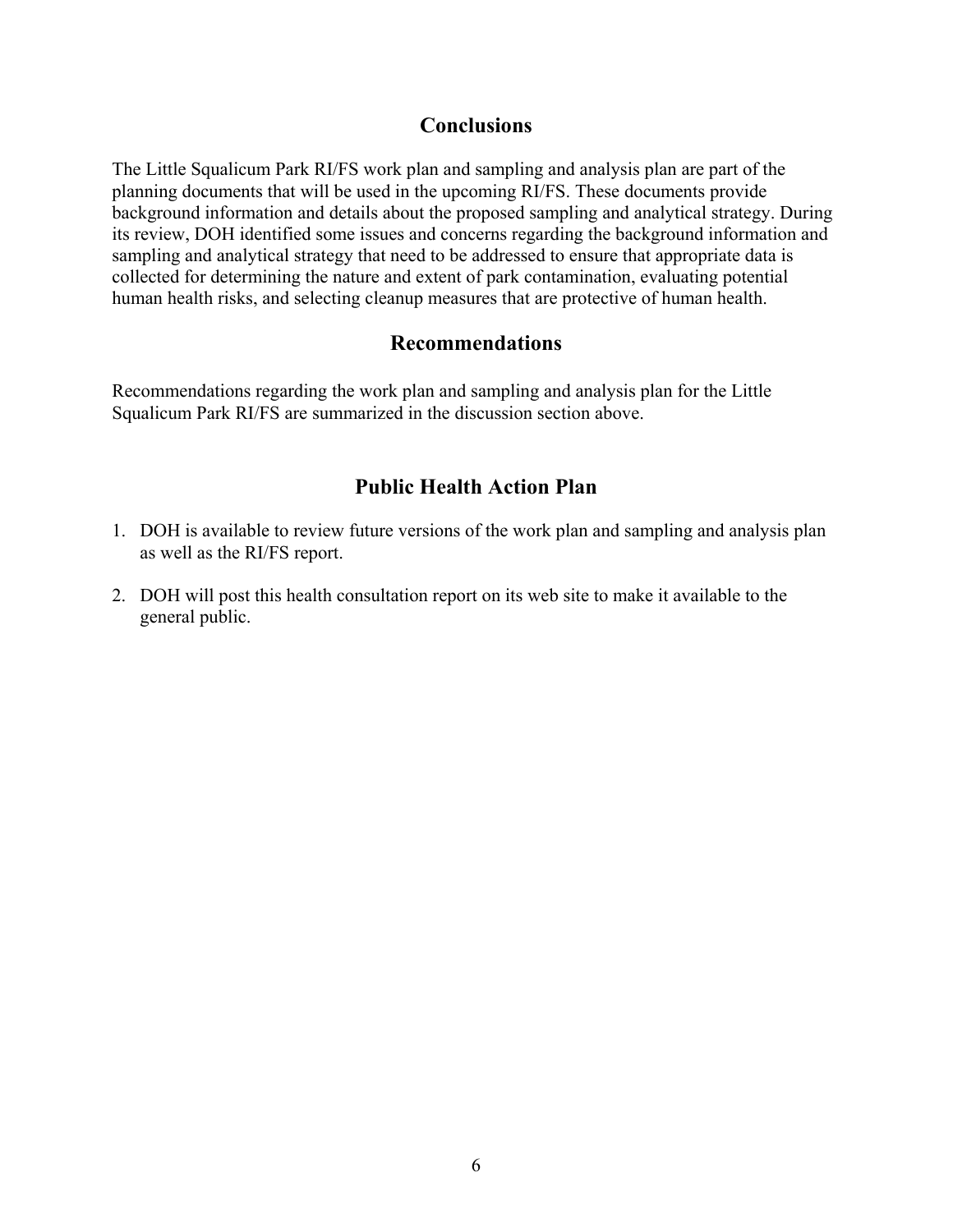### **Authors, Technical Advisors**

#### **Preparer of Report**

Barbara Trejo, Health Assessor/Hydrogeologist Washington State Department of Health Office of Environmental Health Assessments Site Assessment Section P.O. Box 47846 Olympia, WA 98504-7846

### **Designated Reviewer**

Wayne Clifford, Manager Washington State Department of Health Office of Environmental Health Assessments Site Assessment Section P.O. Box 47846 Olympia, WA 98504-7846

### **ATSDR Technical Project Officer**

Alan Parham Division of Health Assessment and Consultation Agency for Toxic Substances and Disease Registry 1600 Clifton Road, N.E. (MS E-32) Atlanta, GA 30333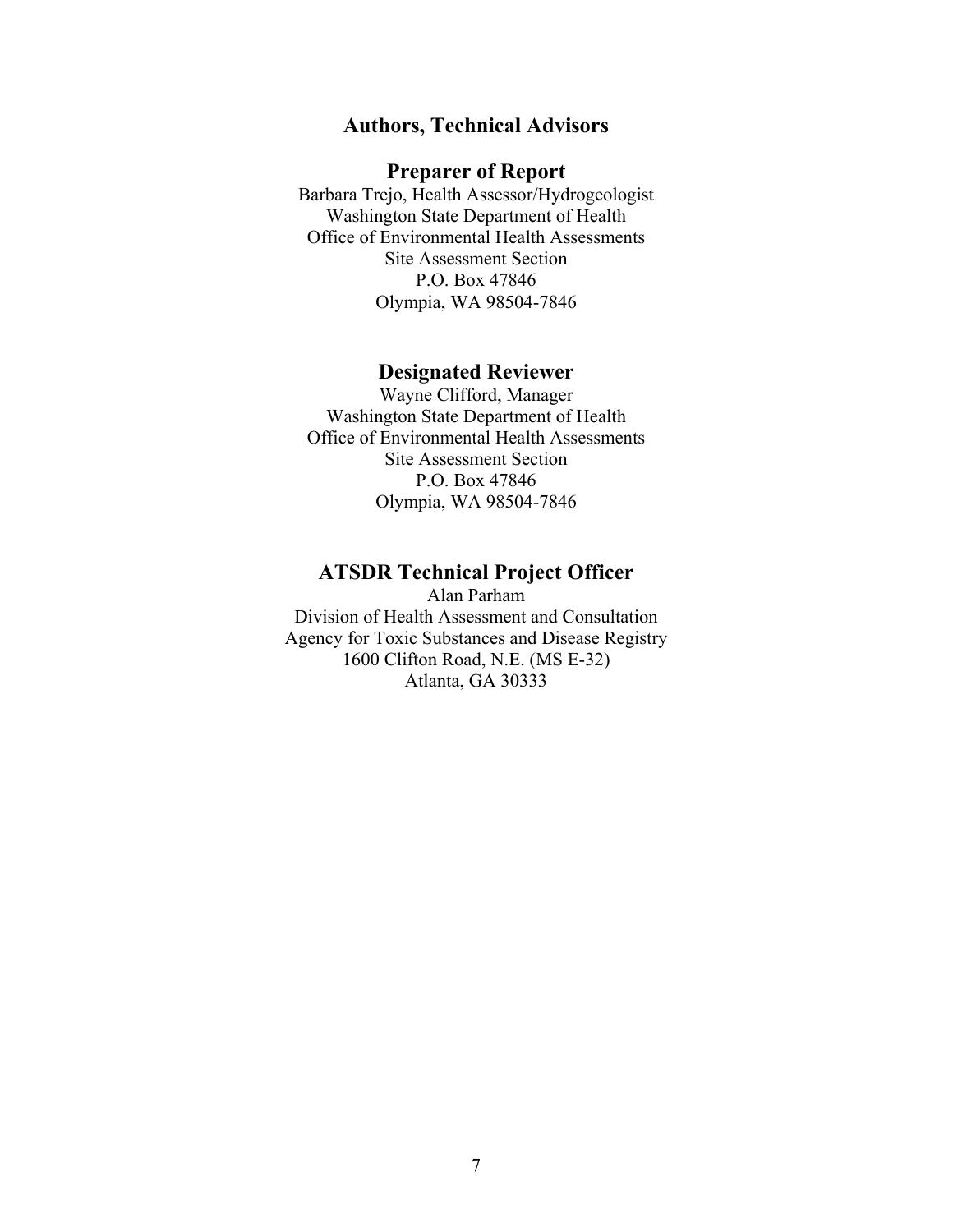# **References**

- 1. Washington State Department of Ecology. Agreed order for RI/FS for Little Squalicum Park. Bellingham, Washington: Washington Department of Ecology. January 6, 2005.
- 2. Integral Consulting Incorporated. Work plan, Little Squalicum Park, remedial investigation/feasibility study Bellingham, Washington, revised draft. Bellingham, Washington: Integral Consulting. April 29, 2005.
- 3. Integral Consulting Incorporated. Sampling and analysis plan, Little Squalicum Park, remedial investigation/feasibility study Bellingham, Washington, revised draft. Bellingham, Washington: Integral Consulting. April 29, 2005.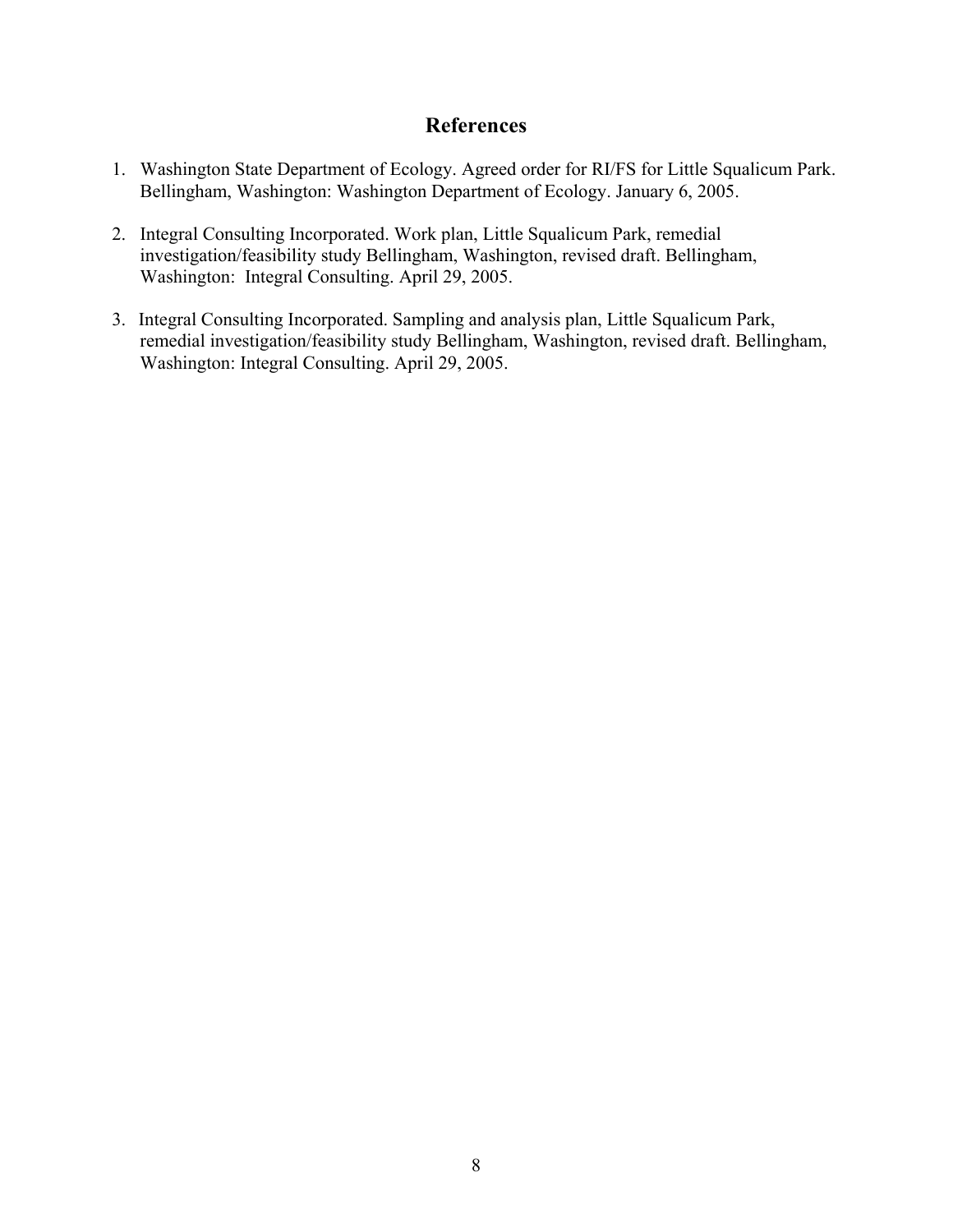DRAFT

**Appendix A** 

**July 5, 2005 Letter from DOH to Ecology**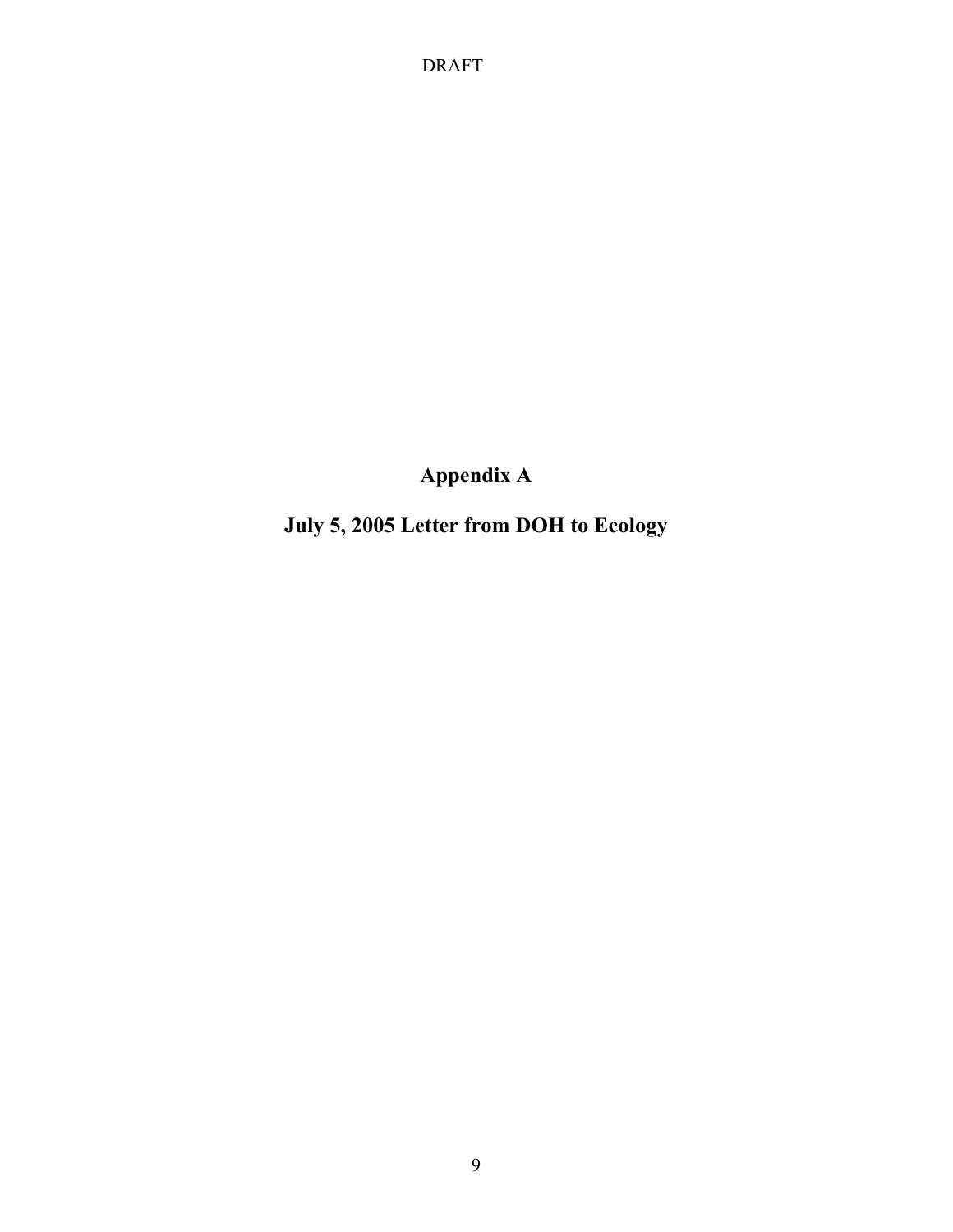July 5, 2005

Ms. Mary O'Herron Washington State Department of Ecology 1204 Railroad Avenue, Suite 200 Bellingham, Washington 98225

Dear Mary,

Re: Draft RI/FS Planning Documents Little Squalicum Park Site 604 Marine View Drive Whatcom County, Washington

The Washington Department of Health (DOH) reviewed the April 29, 2005, draft versions of the work plan and sampling and analysis plan (SAP) for the Little Squalicum Park (LSP) remedial investigation and feasibility study (RI/FS). DOH appreciates the opportunity to review and comment on these plans in advance of the upcoming public meeting.

Overall, the planning documents provide a good start for the upcoming RI/FS. DOH, however, has identified some issues and concerns about the plans that need to be addressed to ensure that appropriate data is collected for determining the nature and extent of site contamination and evaluating human health risks. General and specific comments are summarized below:

### *General Comments*

- 1. No existing soil, sediment, or groundwater data or screening criteria for selecting chemicals of potential concern (COPC) for these media were included in the work plan or SAP. Consequently, DOH cannot determine whether the proposed RI sampling and analysis will adequately characterize the nature and extent of contamination or the potential health risks posed by the site. DOH recommends that existing data be presented on maps and in tables. Screening criteria should also be presented in tables.
- 2. Current and future park maintenance workers are potential receptors at this site. This was noted in the SAP but not included in the work plan discussion about receptors (Section 3, Project Strategy, page 3-1, paragraph 1). DOH recommends that the work plan be revised to include these potential receptors.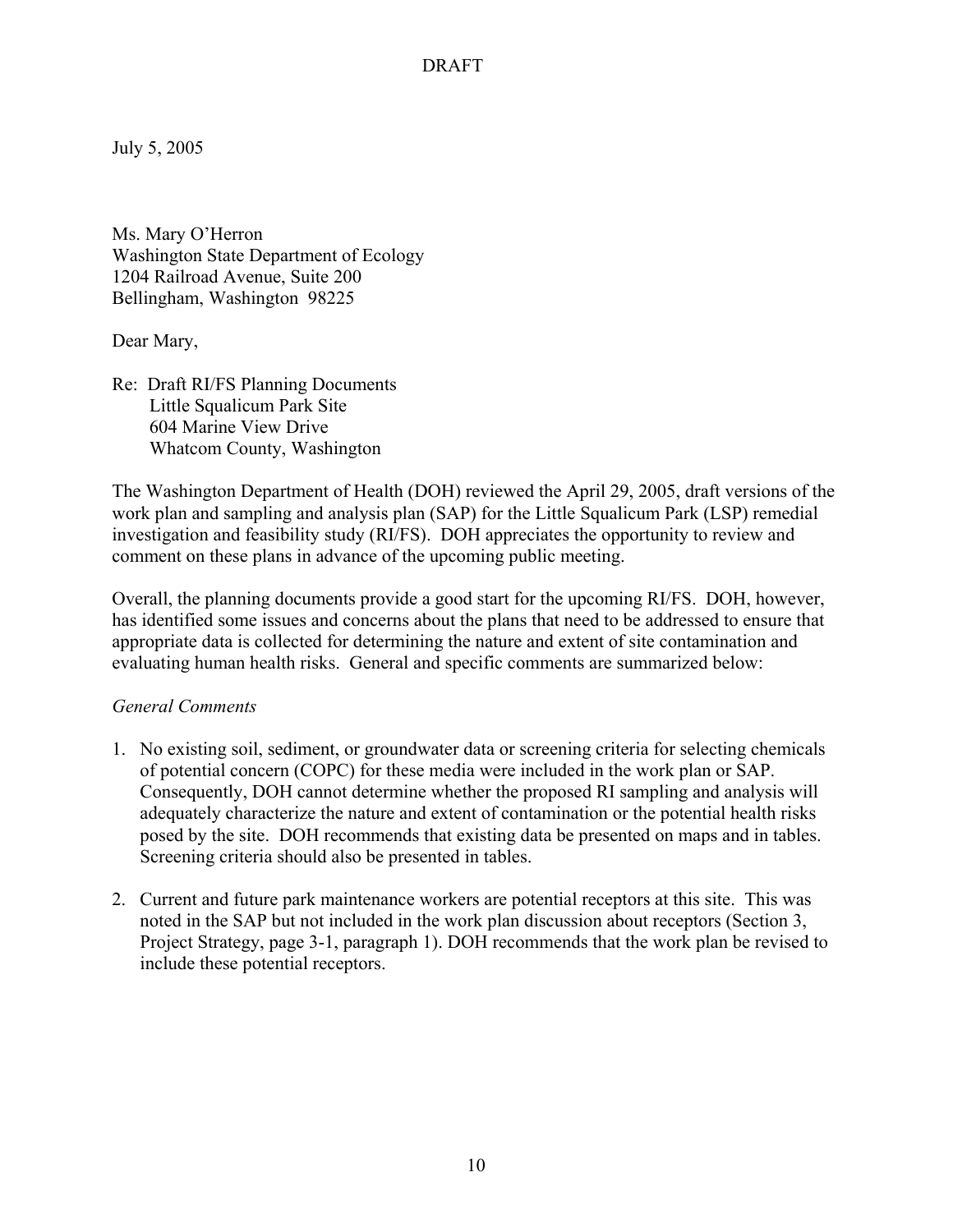Ms. Mary O'Herron Page 2 July 5, 2005

- 3. Existing background soil, groundwater, and sediment data results were used in the SAP along with other criteria when screening data to determine chemicals of potential concern. Background data collection is also planned for the RI. The Model Toxics Control Act (MTCA) cleanup regulation contains methods for defining soil background concentrations (WAC 173-340-709). The regulation requires ten or more samples when determining natural background concentrations in soil and twenty or more samples when determining area background concentrations in soil. The regulation also indicates that the number of samples for other media must be sufficient to provide a representative measure of background concentrations. The existing and proposed number of background soil samples for the site does not meet the MTCA requirement for determining natural or area background contaminant levels. There is also no information provided in the plans demonstrating that the number of proposed background samples for sediment, groundwater, or surface water is appropriate. DOH recommends that Ecology reevaluate the existing background data for representativeness and revise the proposed RI background data collection, as necessary, to ensure collection of representative samples.
- 4. The plans note that groundwater discharges as springs along Little Squalicum Creek (LSC). DOH recommends that groundwater be considered a potential contaminant source posing a risk to human health through dermal or incidental ingestion if there is any possibility that people could come into contact with spring water.
- 5. Human health exposures were not considered when evaluating surface water data from LCS because it was not considered a potable source. However, both adults and children could easily come into contact with this water along the LSC. DOH recommends that dermal exposure as well as incidental ingestion be considered when evaluating existing and new data and selecting new sample locations for surface water.
- 6. No volatile organic compound (VOC) analysis is planned for soils. However, there are areas at the site, like the areas where residential and commercial garbage were dumped and along the BNSF tracks, where it appears that no soil testing was previously conducted and VOCs are possible contaminants. DOH recommends that VOC soil sampling and analysis occur in such areas. Decisions about VOC analysis for other media should be based on possible VOC sources, such as VOC contaminated soil.
- 7. There are no groundwater flow maps provided in either plan to support the proposed groundwater sampling locations. DOH recommends that groundwater flow map(s) and other relevant groundwater information be added to the plans to support sampling locations.
- *8.* The analytical strategy for this site is a tiered approach that generally assumes that all chemicals are associated with petroleum hydrocarbons. For example, if no gasoline or diesel hydrocarbons are detected above screening levels in soil then no other analysis (e.g., SVOCs,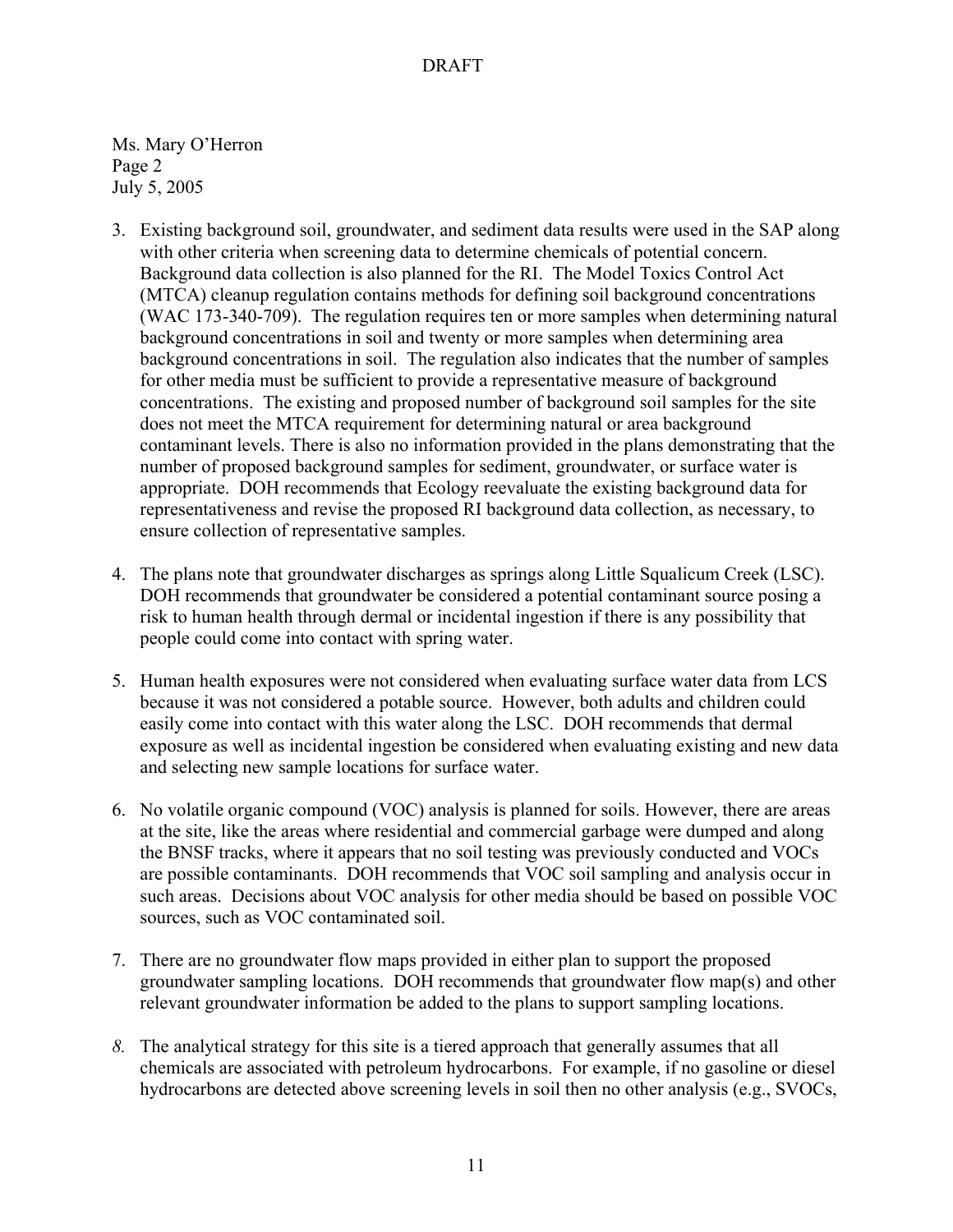Ms. Mary O'Herron Page 3 July 5, 2005

> dioxin/furans) will be conducted. However, other contaminant sources could exist (e.g., wind blown particulates containing dioxin/furans from the Oeser site, residential and commercial garbage). DOH recommends that Ecology reassess the analytical strategy.

### *Specific Comments*

- 1. Executive Summary, page i, paragraph 2 The plan states: "The primary objectives of the RI/FS are to provide critical data necessary to understand the nature and extent of any significant environmental problems at the LSP site . . ." The meaning of "significant" in this context cannot be determined. DOH recommends that it be defined.
- 2. Work Plan, Section 4, Project Team and Responsibilities, Property Owner and Stakeholders, page 4-1 – The community has had health concerns regarding this property. However, there is no mention of either DOH or Whatcom County Health Department as stakeholders. DOH recommends the addition of local and state health departments as stakeholders.
- 3. Sampling and Analysis Plan, Figure 2-1 The sampling and analysis plan (SAP) indicates that residential and commercial garbage might have been dumped near the Bellingham Technical College (BTC). However this is not included on Figure 2-1, which shows other historical activities that could be sources of site contaminants. DOH recommends that the residential and commercial garbage disposal area near BTC be added to Figure 2-1 so there is a complete picture of the potential contaminant sources.
- 4. Sampling and Analysis Plan, Section 4.1.2, Sampling Strategy, Soil Surface soil samples are planned to be collected from 0 to 1-foot below ground surface (bgs). Given that this property is planned to be used as a park, it seems unlikely that a recreational or site maintenance worker would typically encounter soils from 0 to 1-foot bgs. This approach could result in an underestimation of risk if the contaminants are located in near-surface soils. DOH recommends that Ecology consider a more realistic surface sampling interval (e.g., 0 to 3-inch interval) for evaluating potential human exposures to contaminated surface soils.
- 5. Sampling and Analysis Plan, Section 4.4.2, Sampling Strategy, Surface Sediment Surface sediments collected from the creek are proposed to be collected from 0 to 10 centimeters but the surface sediment samples collected along the transects will be collected from 0 to 1-foot. As with the soil, above, DOH recommends that Ecology consider a more realistic sampling interval when evaluating potential human exposures to contaminated surface sediments.
- 6. Sampling and Analysis Plan, Section 5.4, Soil/Sediment Processing The compositing steps noted in the soil/sediment processing procedure are not appropriate for collecting VOC samples. DOH recommends noting this fact in this section of the SAP and in the appropriate standard operating procedures.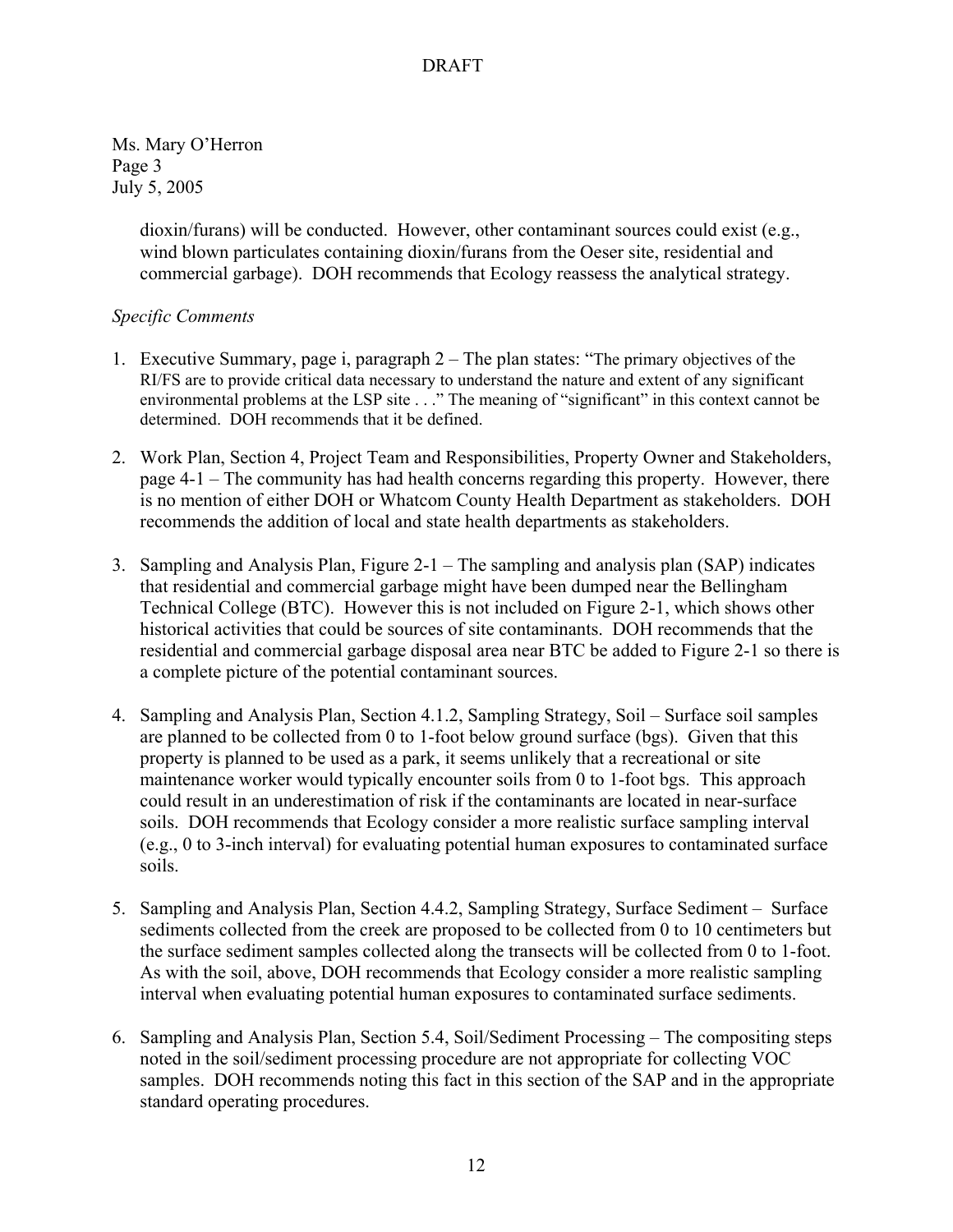### DRAFT

Ms. Mary O'Herron Page 4 July 5, 2005

If you have any questions or need clarification about these comments, please feel free to contact me at (360) 236-3373 or by e-mail at *barbara.trejo@ doh.wa.gov.* 

Sincerely,

Barbara J. Trejo Public Health Advisor/Hydrogeologist Site Assessment Section